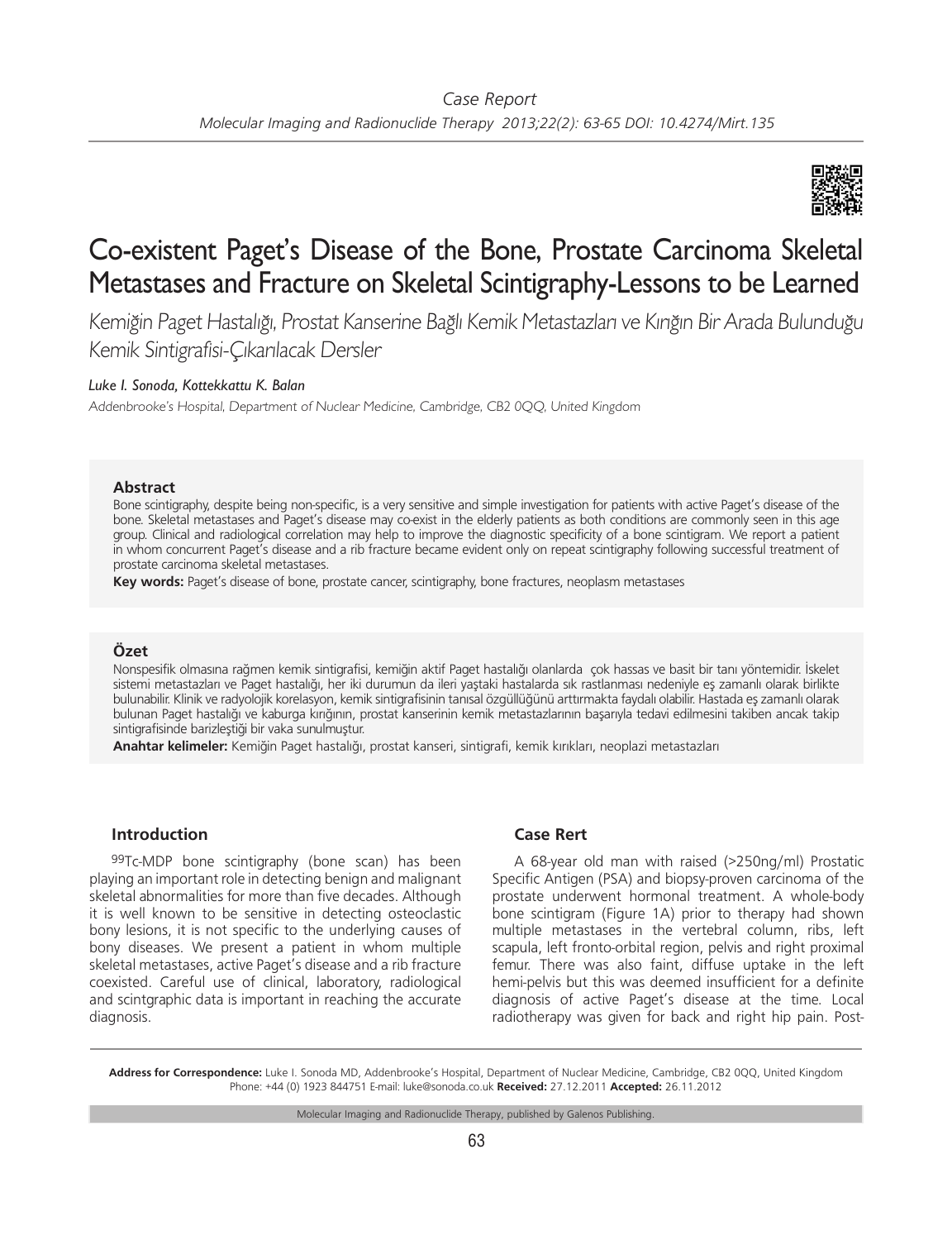

Figure 1. A) Whole-body bone scintigram demonstrates secondaries at multiple sites. Faint diffuse increased uptake is visible in the left hemi-pelvis B) Whole-body bone scintigram shows diffuse low-grade tracer uptake in the left hemi-pelvis suggesting active Paget's disease. Faint focal uptake is present in the in right fourth rib (arrow)( please place the arrow). All other lesions have now disappeared.

C) Radiograph of pelvis shows typical features of Paget's disease in the left hemi-pelvis, with lytic and sclerotic cortical changes and coarse trabeculation

therapy PSA returned to normal (0.31ng/ml). A year later, he developed pain in the left hip, when the repeat bone scintigram (Figure 1B) showed total disappearance of all the previously noted lesions with the exception of persistent but faint focal uptake in right fourth rib, suggestive of a healing fracture, either due to a previous traumatic fracture or a pathological fracture due to prostatic metastases. Also, diffuse, low-grade uptake consistent with active Paget's disease was seen in the left hemi-pelvis. The latter diagnosis was confirmed by plain radiograph (Figure 1C) and a raised serum alkaline phosphatase.

#### **Literature Review and Discussion**

It is not infrequent for Paget's disease and osseous metastases to coexist in an elderly patient and this possibility has to be kept in mind in order to avoid mistaken diagnosis. Further, management of the two conditions is different. In Paget's disease, the tracer uptake on scintigraphy is often intense, well demarcated and evenly distributed in the affected skeleton (1,2). It tends to preserve and even enhance the normal anatomic configuration of the involved bones (3,4). In contrast, metastatic disease usually presents with random spotty lesions or patchy dense tracer uptake. It tends to obliterate rather than reinforce normal bone outlines (5) If it involves two areas of the same bone, the intervening bone usually appears normal on scintigraphy unlike the homogeneous tracer uptake seen in Paget's disease (6). There is usually no bony deformity or overgrowth. Plain radiography is extremely useful in this situation and frequently resolves the problem (7).

In our patient, it was only after the regression of

bone metastases following hormonal treatment and local radiotherapy that Paget's disease in the left hemi-pelvis became apparent on skeletal scintigram. There have been case reports in the past of these two conditions occurring in the same patient (8,9). In the case discussed here, it is possible that early Paget's disease was present in the left hemi-pelvis at the time of first bone scan when bone metastases were documented. The features were, however, not typical and it was not possible to diagnose the condition even with the benefit of hindsight. Only 65% of Pagetic bone shows abnormalities in both radiographs and bone scintigrams (10). In the remaining 35%, two-thirds are recognized only on bone scan alone and these are associated with early disease. One-third of the remaining lesions are appreciated only on radiographs alone and these are either sclerotic or 'burned out' lesions. It has been reported that lesions detected by radiograph only were always asymptomatic whereas lesions seen on bone scintigram only were symptomatic in most patients (2). This patient had painful left hip when the second bone scan and pelvic radiograph were obtained. No radiological comparison was available at the time of the first nuclear medicine study.

The persistent, albeit with reduced intensity, tracer uptake in the right fourth rib seen in our case is unlikely to be due to metastasis as all the other lesions had disappeared in response to treatment. This is further supported by the return of PSA to normal level. However, it has to be noted that it is often hard to make a clear diagnosis of a focal rib tracer uptake. The possibilities of traumatic rib fracture and